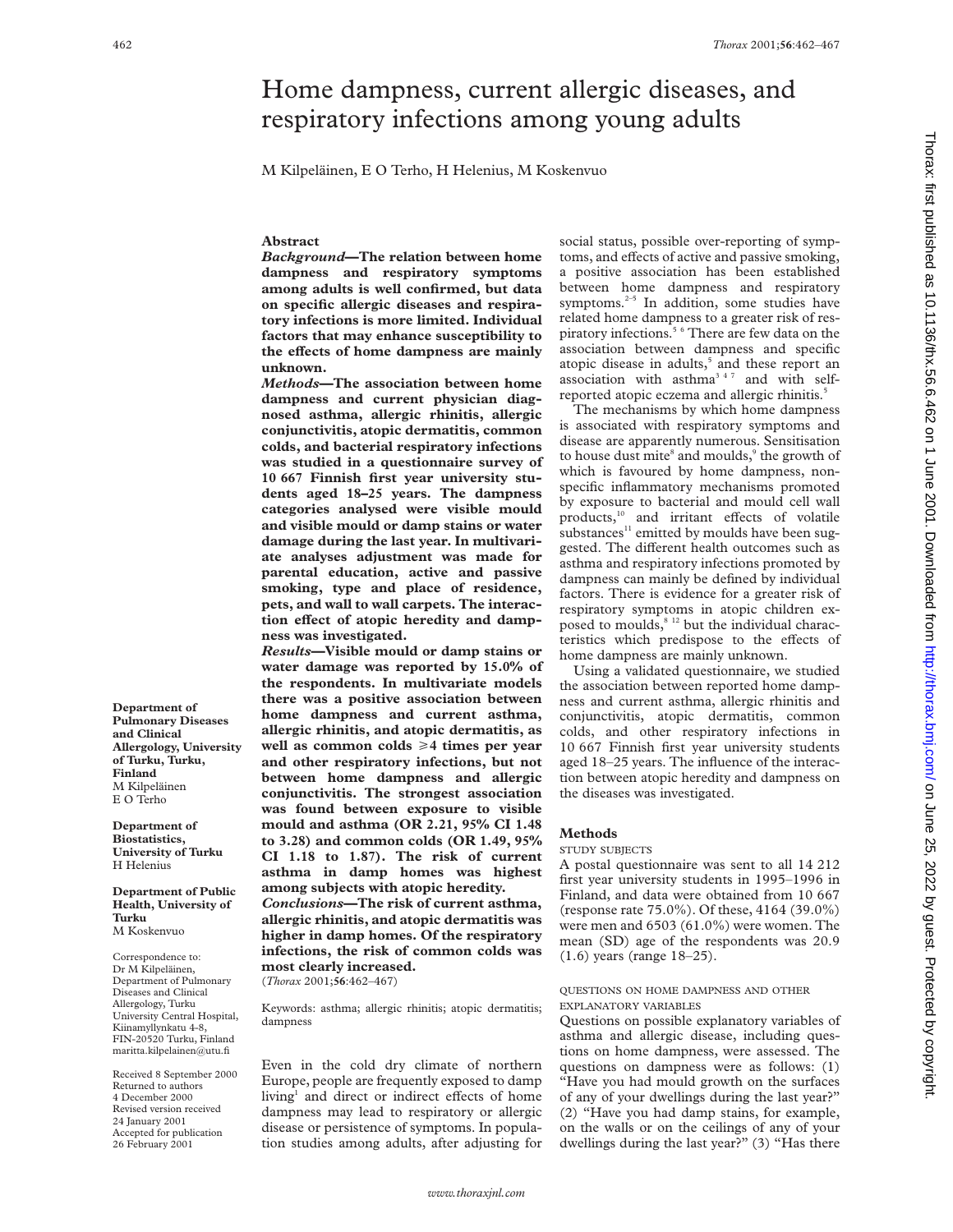*Table 1 Characteristics of subjects with reported exposure to home dampness\* and those without home dampness*

|                              | Reported home<br>$dampness*(\%)$ | No home<br>dampness $(\%)$ | p value<br>$(\chi^2$ test) |
|------------------------------|----------------------------------|----------------------------|----------------------------|
| Parental education           |                                  |                            |                            |
| Low                          | 29.0                             | 29.3                       |                            |
| Middle                       | 38.1                             | 36.6                       |                            |
| High                         | 32.9                             | 34.2                       | 0.478                      |
| Smoking                      |                                  |                            |                            |
| Non-smoker                   | 81.3                             | 81.3                       |                            |
| Ex-smoker                    | 3.6                              | 3.5                        |                            |
| Current smoker               | 15.1                             | 15.2                       | 0.969                      |
| Passive smoking              | 9.6                              | 8.3                        | 0.092                      |
| Pets                         | 40.0                             | 37.0                       | 0.022                      |
| Wall to wall carpets         | 12.3                             | 9.2                        | 0.001                      |
| Heating system               |                                  |                            |                            |
| Central heating              | 72.6                             | 74.3                       | 0.142                      |
| Electrical heating           | 21.7                             | 18.0                       | 0.001                      |
| Wood stove heating           | 8.6                              | 7.4                        | 0.107                      |
| Household members            |                                  |                            |                            |
| Living alone                 | 5.7                              | 6.8                        |                            |
| $1-4$ persons                | 66.4                             | 67.8                       |                            |
| 5 or more persons            | 27.9                             | 25.4                       | 0.048                      |
| Place of residence           |                                  |                            |                            |
| Urban                        | 83.1                             | 85.5                       |                            |
| Farm                         | 7.0                              | 6.5                        |                            |
| Rural non-farm               | 9.9                              | 8.0                        | 0.034                      |
| Type of residence            |                                  |                            |                            |
| One family or terraced house | 53.9                             | 49.8                       |                            |
| Block of flats               | 45.5                             | 50.1                       | 0.001                      |

\*Reported visible mould or damp stains or water damage in the home within last year.

been a leak or water damage in any of your dwellings during the last year?" Two definitions of home dampness were then formed: visible mould (a positive response to question 1), and visible mould or damp stains or water damage (questions 1, 2, or 3) in the home within the last year.

Confounding factors were selected by preliminary analysis (table 1). Parental education as a measure of the socioeconomic status of the family was defined on three levels: the low level of parental education included unskilled, semiskilled or skilled workers, and the high level consisted of university graduates. Current smokers were analysed against ex-smokers (gave up smoking at least 6 months ago) and lifetime non-smokers. Passive smoking included subjects with daily exposure to other person's smoking at home. Ownership of furry pets or birds, wall to wall carpets, and living with 0–4 persons compared with  $\geq 5$  persons during the previous year were analysed. Place of residence was regarded on three levels: farm, rural non-farm, and urban residence during the previous year. Living in a block of flats was compared with a one family and terraced house, wooden houses were compared with houses made of concrete or brick, houses built before 1970 were compared with newer ones, and electrical heating was compared with other forms of heating such as wood stove or central heating.

QUESTIONS ON ASTHMA, ATOPIC DISEASES, AND RESPIRATORY INFECTIONS

Current diseases were assessed by positive answers to the following questions $13$ :

#### *Current asthma*

- + "Have you ever had asthma?"
- "If so, has a doctor diagnosed the disease?"
- + "Have you had symptoms of asthma or wheezing during the last year?"

#### *Current allergic rhinitis*

+ "Have you ever had "hay fever" or other allergic nasal symptoms (sneezing, itchy, runny nose) from pollen or animals?"

*Current allergic conjunctivitis*

• "Have you ever had allergic eye symptoms (watering, itching, redness, swelling of the eyelids) from pollen or animals?"

# *Current atopic dermatitis*

• "Have you ever had an itchy rash called atopic eczema or eczema in the folds of the elbows or behind the knees?"

In addition, reports of a doctor's diagnosis and symptoms during the last year for each atopic disease were requested.

The occurrence of common colds and other respiratory infections was assessed by asking the question: "During the past year did you have flu without fever or flu with fever 0 times, 1–3 times, 4 times, or more often?" The frequency of infections suspected to be of bacterial origin was determined from the question: "During the past year did you have an infection in the lungs (pneumonia), in the bronchi (bronchitis), in the sinuses (sinusitis), in the middle ear (otitis media), or in the adenoids  $(t$ onsillitis) 0 times,  $1-3$  times, 4 times, or more often?" Days on antibiotic treatment were graded as follows: none, <10 days, 10–59 days, >60 days per year.

VALIDATION OF QUESTIONS ON CURRENT ASTHMA AND ATOPIC DISEASES

Questions on current asthma and atopic diseases were validated in a clinical subsample of 290 subjects with asthmatic symptoms during their lifetime. The validity measures were calculated after weighting the clinical subsample by the proportion of subjects with asthmatic symptoms in the original questionnaire study.14 Criteria for current asthma included asthmatic symptoms during the last year at chest physician's interview *and* obstructive spirometry or positive methacholine challenge. The specificity of current asthma was 0.99 and the sensitivity was 0.18. Criteria for current allergic rhinitis and conjunctivitis included symptoms during the last year at interview *and* at least one positive skin prick test result  $(\geq 3$  mm) or specific IgE (RAST class  $\geq 1$ ) in Phadiatop Combi (Pharmacia Upjohn, Sweden). The specificity of current allergic rhinitis was 0.96 and the sensitivity 0.40. For allergic conjunctivitis the specificity and sensitivity were 0.98 and 0.25, respectively. When analysed against current atopic dermatitis at dermatologist's examination, the specificity of current atopic dermatitis was 0.95 and the sensitivity 0.23.

# ANALYSIS OF DATA

Subjects with current physician diagnosed asthma, allergic rhinitis, allergic conjunctivitis, or atopic dermatitis were compared with the others in each disease category. Subjects who had a common cold  $\geq 4$  times per year were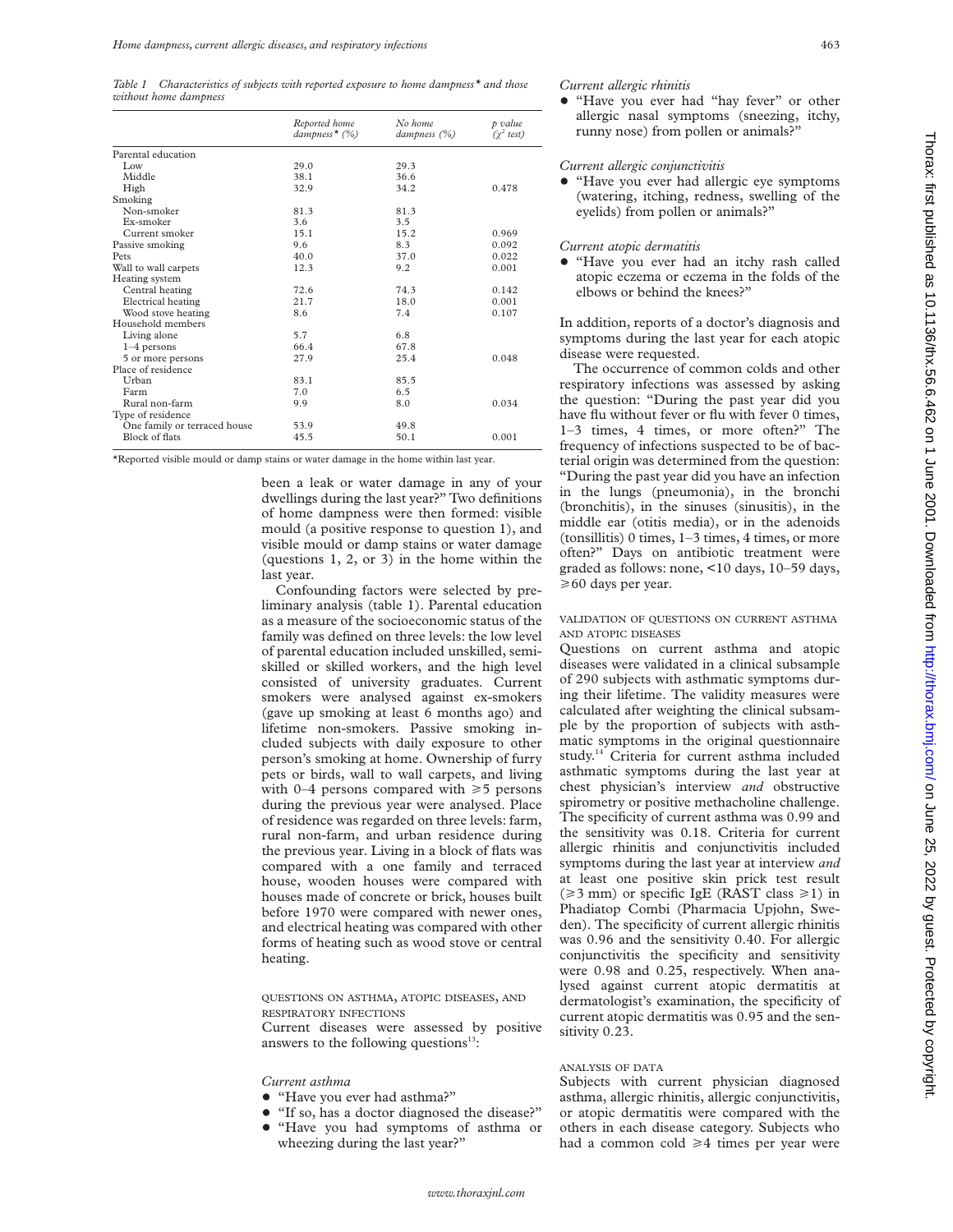*Table 2 Association of current asthma, allergic diseases, and respiratory infections with home dampness during last year in two dampness categories (crude and adjusted odds ratios (OR) with 95% confidence intervals)*

|                                                                                                                                                             | Visible mould                                                                                                                                                             |                                                                                                                                                                                | Visible mould/damp stains/water damage                                                                                                                                      |                                                                                                                                                                              |  |
|-------------------------------------------------------------------------------------------------------------------------------------------------------------|---------------------------------------------------------------------------------------------------------------------------------------------------------------------------|--------------------------------------------------------------------------------------------------------------------------------------------------------------------------------|-----------------------------------------------------------------------------------------------------------------------------------------------------------------------------|------------------------------------------------------------------------------------------------------------------------------------------------------------------------------|--|
| Disorder                                                                                                                                                    | Crude OR (95% CI)                                                                                                                                                         | Adjusted OR† (95% CI)                                                                                                                                                          | Crude OR (95% CI)                                                                                                                                                           | Adjusted OR† (95% CI)                                                                                                                                                        |  |
| Asthma<br>Allergic rhinitis<br>Allergic conjunctivitis<br>Atopic dermatitis<br>Common cold $\geq 4$ times within last year<br>Other respiratory infections: | $2.15***$ (1.48 to 3.12)<br>$1.29*$ (1.01 to 1.63)<br>$1.00$ (0.72 to 1.38)<br>$1.27(0.94 \text{ to } 1.72)$<br>$1.49***$ (1.18 to 1.87)<br>$1.15(0.95 \text{ to } 1.40)$ | $2.21***$ (1.48 to 3.28)<br>$1.29*(1.01 \text{ to } 1.66)$<br>$0.95(0.68 \text{ to } 1.34)$<br>1.31 (0.96 to 1.79)<br>$1.48**$ (1.17 to 1.88)<br>$1.12(0.91 \text{ to } 0.36)$ | $1.54**$ (1.17 to 2.01)<br>$1.25**$ (1.08 to 1.45)<br>$1.11$ (0.92 to 1.34)<br>$1.28**$ (1.07 to 1.54)<br>$1.29***$ (1.11 to 1.50)<br>$1.15 \times (1.03 \text{ to } 1.29)$ | $1.66***$ (1.25 to 2.19)<br>$1.30***$ (1.12 to 1.51)<br>$1.12$ (0.92 to 1.36)<br>$1.29**$ (1.06 to 1.56)<br>$1.28***$ (1.09 to 1.47)<br>$1.16 \star (1.03 \text{ to } 1.31)$ |  |

 $*_{p<0.05}$ ;  $*_{p<0.01}$ ;  $*_{p<0.001}$ .

†Adjusted for parental education, active and passive smoking, pets, wall to to to wall carpets, place of residence (farm, rural non-farm, urban), and type of residence (block of flats *v* other).

‡Tonsillitis, otitis media, sinusitis, bronchitis or pneumonia at least once within last year.

compared with those with less frequent common colds, subjects who had at least one respiratory infection suspected to be of bacterial origin (pneumonia, bronchitis, sinusitis, otitis media, and tonsillitis) were compared with those without any of these infections, and subjects receiving antibiotic treatment on <10 days during the previous year were compared with those treated with antibiotics for at least 10 days.

Explanatory variables that were significantly related to home dampness in any of the two dampness categories were added to the multiple logistic regression analyses by stepwise method. Parental education and active smoking were also included. Variables that were significantly associated with at least one disease in the multivariate analyses were then tested, and thus parental education, active and passive smoking, pets, wall to wall carpets, place of residence (farm, rural non-farm, urban), and type of residence (block of flats versus the others) were included. The interaction effect of home dampness and atopic heredity was also tested. The independent associations between the diseases and the two home dampness categories and the other explanatory variables were expressed as odds ratios (OR) with 95% confidence intervals (CI). p values of <0.05 or CIs not including 1.0 were regarded as significant. The analysis was performed by SAS System for Windows, release 6.12/1996 (SAS Institute Inc,  $1996$ .

#### **Results**

Of the subjects who responded, 4.9% (517/ 10 640) reported visible mould in the home within the last year, 12.2% (1301/10 648) reported visible mould or damp stains, and 15.0% (1602/10 649) reported visible mould or damp stains or water damage. When subjects in the highest category of home dampness were compared with those in homes without dampness, the occurrence of current asthma was 4.3% *v* 2.8% (p=0.002), current allergic rhinitis 16.2% *v* 13.4% (p=0.003), current allergic conjunctivitis 8.8% *v* 8.0% (p=0.278), and current atopic dermatitis 9.4% *v* 7.5% (p=0.008); 15.7% *v* 12.6% (p=0.001) reported four or more common colds during the last year and 37.2% *v* 34.0% (p=0.015) reported having at least one of pneumonia, bronchitis, sinusitis, otitis media, or tonsillitis.

The possible confounding variables associated with home dampness (visible mould or damp stains or water damage) are shown in table 1. Pets, wall to wall carpets, and electrical heating were more common in homes with dampness. Subjects with home dampness lived more often in a one family or terraced house, in a rural area, and in large households.

Data on the association between the diseases and exposure to visible mould and to visible mould or damp stains or water damage are shown in table 2. In both categories of home dampness there was a positive association between damp living and current asthma and allergic diseases. In the multivariate analyses adjustment was made for parental education, current active and passive smoking, pets, wall to wall carpets, place of residence (farm, rural non-farm, urban), and type of residence (block of flats *v* one family and terraced houses). The significant positive association between the two categories of home dampness and current asthma, allergic rhinitis, but not that of allergic conjunctivitis (table 2) was confirmed in the multivariate analysis. Current atopic dermatitis was independently associated with home dampness in the analysis, including the wider definition of home dampness (table 2).

Current asthma, allergic rhinitis, allergic conjunctivitis, and atopic dermatitis were significantly negatively associated with the presence of pets (adjusted OR from 0.33 to 0.68) and wall to wall carpets (adjusted odds ratios from 0.40 to 0.69). Among those who lived on a farm, the risk of current allergic rhinitis (OR 0.74, 95% CI 0.56 to 0.99) and conjunctivitis (OR 0.53, 95% CI 0.35 to 0.82) was lower. A high level of parental education increased the risk of allergic rhinitis (OR 1.17, 95% CI 1.01 to 1.35) and conjunctivitis (OR 1.28, 95% CI 1.07 to 1.54). Current active and passive smoking were not related to asthma and allergic rhinitis. Allergic conjunctivitis was negatively associated with active smoking (OR 0.85, 95% CI 0.77 to 0.95) and atopic dermatitis was negatively associated with passive smoking (OR 0.62, 95% CI 0.45 to 0.86).

The impact of atopic heredity on the association between home dampness and the diseases is shown in table 3. Exposure to home dampness was related to current asthma among subjects with parental asthma or atopic disease, but not among those without atopic heredity. The interacting effect of parental atopic disease and home dampness on current asthma was statistically significant (p=0.033).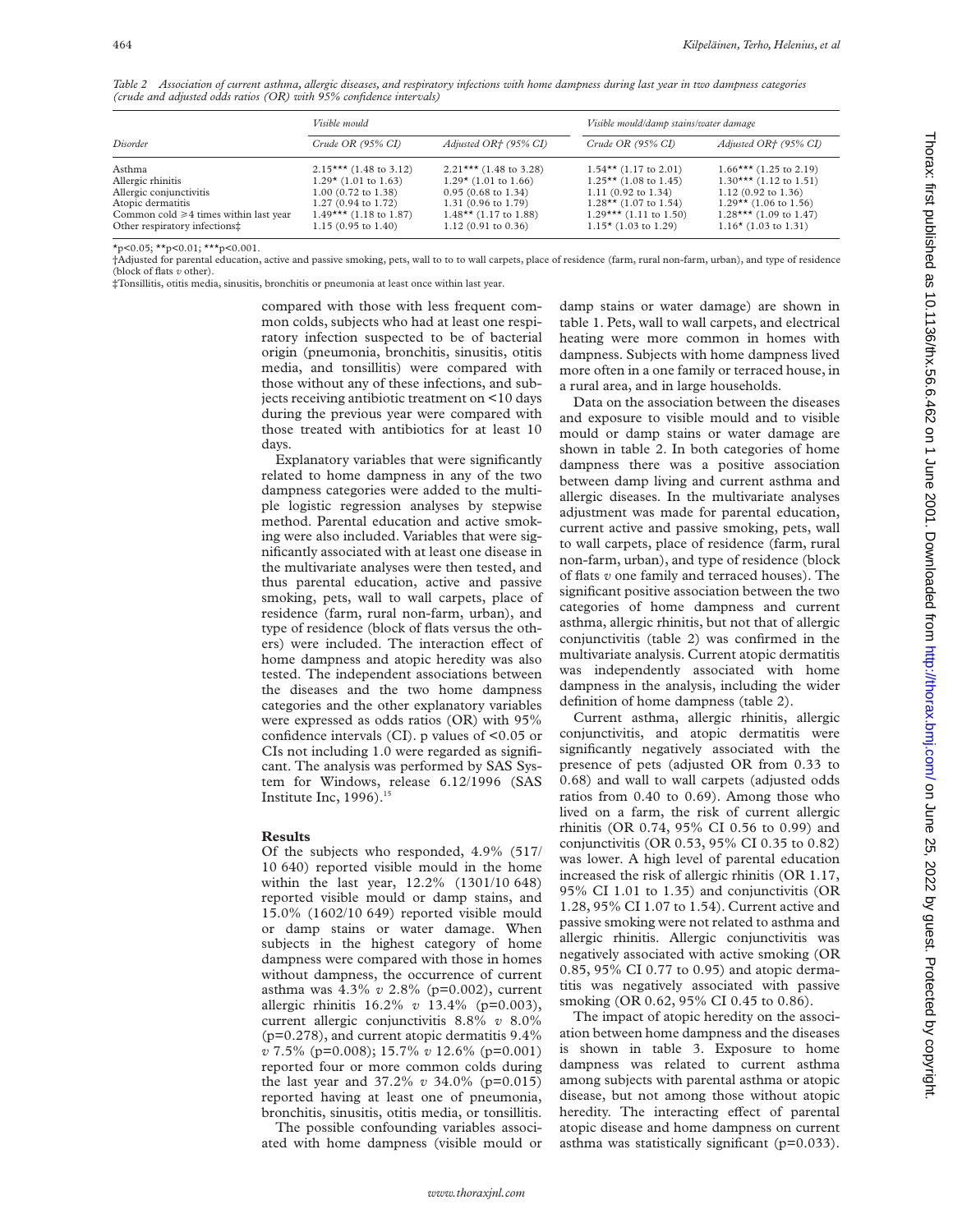*Table 3 Prevalence (%) of physician diagnosed asthma, allergic diseases, respiratory infections, and antibiotic treatment during previous year in homes with and without dampness according to atopic heredity*

|                                                               | Parental asthma or<br>atopic disease | Visible mould or damp<br>stains or water damage | No dampness                          | p value<br>$(\gamma^2$ test) | p value for<br>$interaction*$ |
|---------------------------------------------------------------|--------------------------------------|-------------------------------------------------|--------------------------------------|------------------------------|-------------------------------|
| Asthma                                                        | Yes<br>N0                            | 7.4(53/718)<br>1.7(15/863)                      | 4.2 (149/3570)<br>1.9 (102/5378)     | 0.001<br>0.750               | 0.033                         |
| Allergic rhinitis                                             | Yes<br>N0                            | 22.9 (164/717)<br>10.8 (93/860)                 | 19.7 (701/3561)<br>9.2 (494/5363)    | 0.053<br>0.135               | 0.942                         |
| Allergic conjunctivitis                                       | Yes<br>N0                            | 12.1 (87/718)<br>6.3(54/864)                    | 11.5(410/3571)<br>5.8 (311/5379)     | 0.627<br>0.586               | 0.899                         |
| Atopic dermatitis                                             | Yes<br>N0                            | 12.7(91/717)<br>6.7(58/860)                     | 10.9 (388/3560)<br>5.2 (281/5355)    | 0.165<br>0.073               | 0.596                         |
| Common cold $\geq 4$ per year                                 | Yes<br>N0                            | 16.6 (119/717)<br>14.9 (128/860)                | 14.1 (502/3562)<br>11.6(623/5365)    | 0.082<br>0.006               | 0.547                         |
| Other respiratory infection<br>$\geq 1$ per year <sup>1</sup> | Yes<br>No                            | 39.8 (266/669)<br>35.0 (273/781)                | 37.5 (1247/3325)<br>31.5 (1573/4990) | 0.272<br>0.056               | 0.633                         |

\*Interaction of atopic heredity and dampness.

†Tonsillitis, otitis media, bronchitis, sinusitis, or pneumonia.

There was a fairly strong positive association between the number of common colds  $(\geq 4)$ during last year) and home dampness (excess of 29–48%, table 2) and a weak negative association between dampness and residence in a block of flats (OR 0.83, 95% CI 0.74 to 0.95). The association between home dampness and common colds was strongest among subjects without atopic heredity (table 3). The interacting effect of non-atopic heredity and home dampness on common colds did not, however, reach statistical significance (table 3).

The association between reported respiratory infections such as pneumonia, bronchitis, sinusitis, otitis media, and tonsillitis and home dampness was shown only in the home dampness category with visible mould or damp stains or water damage (table 2). Current smoking was a stronger predictor of these respiratory infections than home dampness (OR 1.19, 95% CI 1.12 to 1.26), but it was not a predictor of common colds (OR 1.05, 95% CI 0.97 to 1.14). There was a positive correlation between visible mould or damp stains or water damage and at least 10 days on antibiotic treatment (p=0.001). Of subjects with atopic heredity 32.6% *v* 28.5% (p=0.030) had taken antibiotics for at least 10 days during the previous year, compared with 26.1% *v* 22.7% (p=0.028) of those without atopic heredity. Subjects with atopic heredity were treated significantly more often with antibiotics (p<0.001) but no interaction between atopic heredity and home dampness on antibiotic use could be shown (p=0.799).

## **Discussion**

HOME DAMPNESS AND ALLERGIC DISEASES

In this study of young Finnish adults the risk of current asthma was about twice as high when exposed to home dampness. The positive association between home dampness and current allergic rhinitis and atopic dermatitis was weaker, and no such relation was found with current allergic conjunctivitis. Neither the definition of dampness nor factors related to housing and environment made major changes to the results. There was a significantly greater risk of current asthma in subjects with both a

genetic predisposition to asthma or atopy and exposure to dampness.

The length of exposure, prevalence of dampness, and definitions of diseases have varied in different studies, and all these factors influence the reported risk. We considered the reporting of visible mould, damp stains and water damage to be reliable only for the previous year and analysed subjects with currently symptomatic diseases confirmed by a physician. The presence of mould or dampness in the home was lower than in many other European reports, but comparable to another Finnish questionnaire survey among adults.<sup>5</sup> The low prevalence of mould problems (15.0% reported mould or damp stains or water damage) and current diseases evidently led to weaker associations than in studies with more frequent mould problems<sup>34</sup> or those using lifetime selfreported diseases.5 The study by Pirhonen *et al*<sup>5</sup> was designed to investigate only symptoms and reported a somewhat larger risk of allergic rhinitis and eczema, but the risk of asthma was not influenced by home dampness. The twofold risk of asthma reported in this study was comparable to that found in three other studies.<sup>3 4 16</sup>

Reporting bias may be introduced and would mainly concern exposure to home dampness. We included several housing characteristics, some of which have earlier been related to measures of mould levels in the indoor air. In a Swedish study indoor *Aspergillus* levels correlated with wall to wall carpets,<sup>12</sup> and in an Australian study high amounts of fungal propagules in indoor air were related to the presence of pets and wall to wall carpets.<sup>17</sup> In the present study there were more pets and wall to wall carpets in households with home dampness, thus indirectly suggesting reliability of self-reporting of damp problems. On the other hand, the association between reported visible mould and high levels of specific fungal spores $^{\circ}$  and ergosterol<sup>17</sup> as a marker of cumulative fungal exposure is well established.

The habit of ill people and physicians to seek an explanation for symptoms might lead to overestimation of the association between home dampness and disease. In England both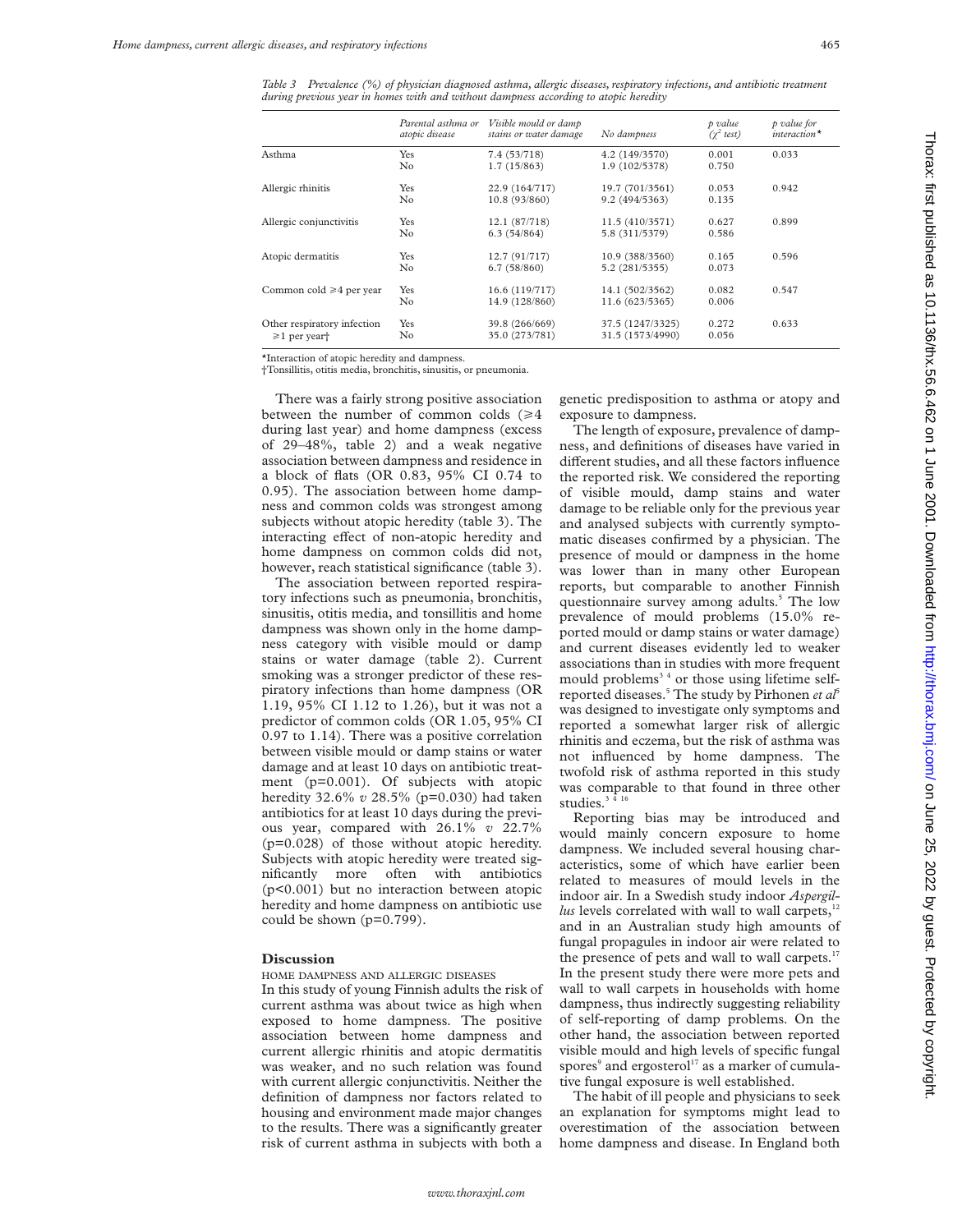asthmatic and non-asthmatic subjects tended to underestimate the mould problem when compared with professional assessors, <sup>7</sup> but overestimation of symptoms occurred in subjects investigated for a damp problem.<sup>28</sup> In adults the main associations between damp housing and symptoms seem to remain after adjusting for the possible "complainer" effect (exclusion of subjects with chronic complaints $3-5$  or subjects with depression and stress<sup>5</sup> from the analyses). To control for reporting bias we used questions on currently symptomatic physician diagnosed diseases found to be specific and thus excluding false positive responses. On the other hand, the sensitivity of these questions was quite low and therefore it is possible that subjects with more severe disease were included. Subjects with current diseases may also be more aware of home dampness and more likely to remove the suspected harmful factor. In a cross sectional study this might result in a weaker association—or even a negative one—between exposure and the disease. Such a strong negative association was shown between pets, wall to wall carpets and current asthma and atopic diseases, apparently reflecting allergen avoidance undertaken by symptomatic subjects.

The inclusion of several confounding variables in the analyses did not change the main results. The independent negative relation between living on a farm and allergic rhinitis and conjunctivitis is in agreement with recent studies<sup>18-21</sup> and could be explained by microbial exposure of farmer's children in early childhood and adolescence favouring a non-atopic phenotype.22 Urban and rural non-farming environments were not related to the risk of disease, supporting the finding that outdoor pollution is not a significant risk factor for atopic disease.<sup>23</sup>

Epidemiological studies in adults have shown comparable associations between home dampness and the occurrence of respiratory symptoms among allergic and non-allergic subjects,<sup>3-5</sup> suggesting that damp related symptoms in adults are not promoted by atopy. In the present study subjects with atopic heredity were at a greater risk of developing asthma when exposed to damp living. Sensitisation to pets in Scandinavia,<sup>24</sup> to house dust mites in a warm humid climate,25 and to *Aspergillus* in the inland climate of Australia<sup>26</sup> have been reported for allergen related risk factors of asthma. In a study in young asthmatic children the combination of exposure to cats and home dampness multiplied the risk of sensitisation to cats.27 In a recent Swedish case-control study in 25–44 year old subjects, sensitisation to *Cladosporium* and *Aspergillus* was more prevalent in damp dwellings and the sensitisation was related to current asthma.<sup>28</sup> These studies suggest that some factor directly or indirectly related to home dampness could enhance sensitisation and partly explain the subsequent asthma. The present finding of the interacting effect of heredity and exposure to home dampness on the risk of asthma also suggests that the factor linking dampness and asthma might be

sensitisation to pets, and even to house dust mite, in Finnish homes with dampness.

HOME DAMPNESS AND RESPIRATORY INFECTIONS The independent positive association between home dampness and occurrence of common colds at least four times within the last year was established, even after adjusting for active and passive smoking. Visible mould, damp stains, and water damage were also a weak independent risk factor for respiratory infections of suspected bacterial origin such as pneumonia and otitis media, even though the impact of active smoking was stronger. Such an association was not established, however, when only more severe exposure to visible mould was considered. Although the risk of common colds related to home dampness was highest in subjects without atopic heredity, no significant interaction was found between common colds or other respiratory infections, home dampness, and atopic inheritance.

In earlier studies sore throat, <sup>2</sup> bronchitis, and common colds <sup>5</sup> have been associated with home dampness. These symptoms may represent chronic irritation, and reliability of the questions regarding the actual respiratory infections can be disputed. In this study we found that the number of days with antibiotic treatment during the last year correlated significantly with both categories of home dampness. In Finland antibiotics are not available without a doctor's prescription which, in turn, means that the doctor considered the infection to be of bacterial origin. The number of subjects with at least one respiratory infection and antibiotic treatment for at least 10 days was quite high which suggests that doctors easily diagnose prolonged respiratory infections to be of bacterial origin and that they prescribe antibiotics more than is necessary.

Non-specific inflammatory mechanisms promoted by cell wall components of moulds<sup>10 12</sup> and volatile organic compounds<sup>11</sup> excreted by moulds could explain the susceptibility to infection in homes with dampness. On the other hand, in the present study the greater risk of current asthma was not explained by the number of respiratory infections among asthmatic subjects (data not shown). In atopic and asthmatic subjects the pre-existing inflammation may be enhanced by non-specific inflam $m$ atory<sup>12</sup> and irritating<sup>28</sup> mechanisms induced by moulds. This could also explain the interaction between atopic heredity and home dampness on current asthma in the present study.

In conclusion, the results of this study suggest that home dampness at least maintains currently symptomatic asthma,<sup>29</sup> allergic rhinitis, and atopic dermatitis and increases the susceptibility to common colds and possibly to other respiratory infections. The interaction of factors such as atopy and atopic heredity with dampness deserves further investigation. Moreover, research on housing characteristics which determine the growth of moulds is needed to prevent indoor exposure to dampness.